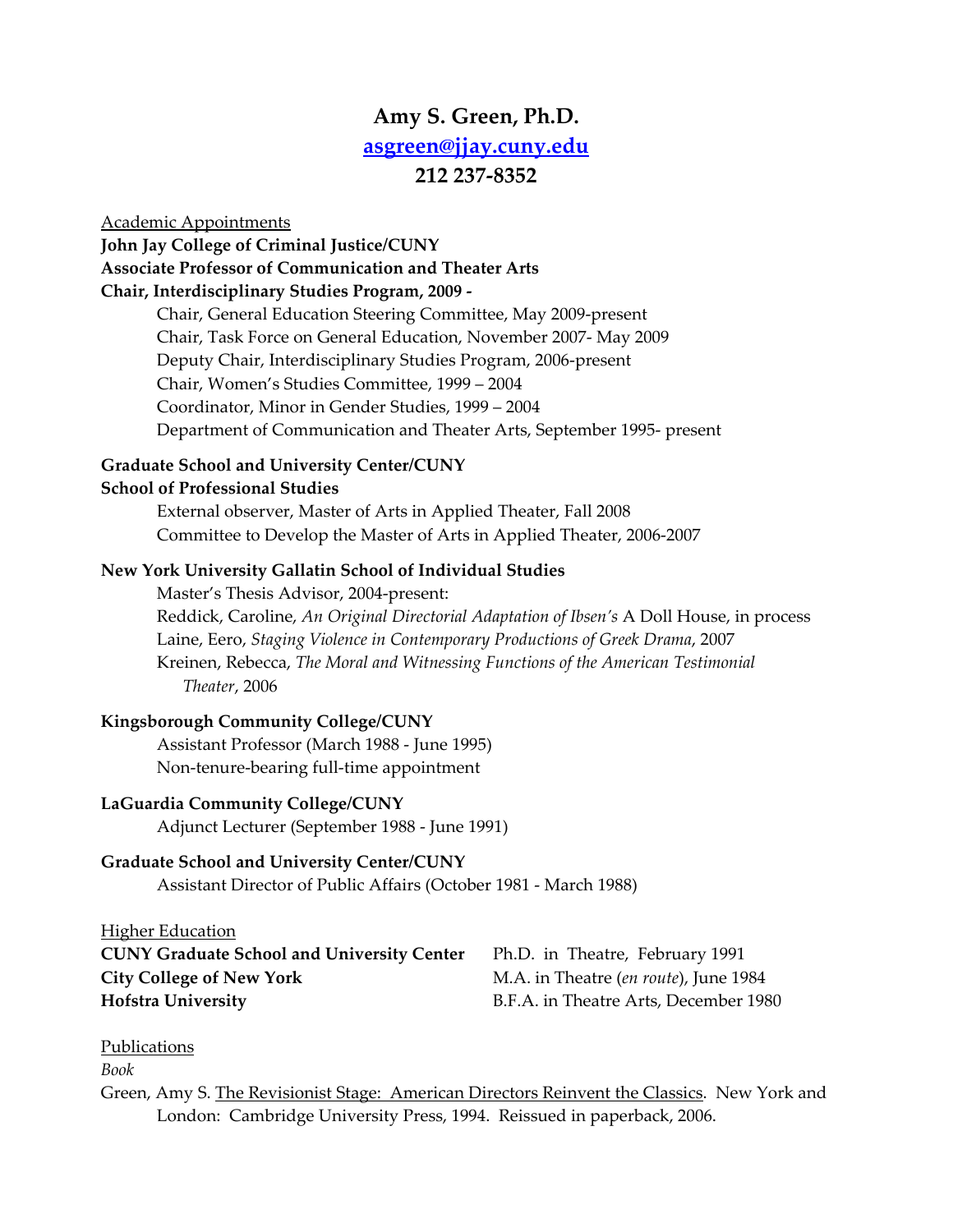*Book Chapters*

- Green, Amy S. "Size Matters: A Graphic Critique of Gender in *Mabou Mines DollHouse*," in Feminist Adaptations of Classic Plays. Edited by Sharon Friedman. North Carolina: McFarland Publishers, 2008.
- \_\_\_\_\_. "Turning Tragedy into Theater: *WHAT HAPPENED, The September 11th Testimony Project*," in Preparing the Next Generation of Oral Historians: An Anthology of Oral History Education. Edited by Barry Lansman. Maryland: Alta Mira Press, 2006.
- \_\_\_\_\_. "Whose voices are these anyway?: The Arts of Language in the Plays of Suzan‐Lori Parks, Paula Vogel, and Diana Son," in Women Writing Plays: The First Three Decades Of The Susan Smith Blackburn Prize. Edited by Alexis Greene. Austin: University of Texas Press, 2006.
- \_\_\_\_\_. "*girlz in blue*: Women Policing Violence in the NYPD," Zero Tolerance:
	- Quality of Life and the New Police Brutality in New York. New York: NYU Press, 2001.
- \_\_\_\_\_. "The Year in American Drama," Dictionary of Literary Biography Yearbook. Detroit, Michigan: Gale Research Co., 1999: 77‐85.

### *Journal Articles*

- Green, Amy S. "Godot in a Garbage Dump," The Beckett Papers. University of Victoria: British Columbia, 1997: 41‐53.
- Women in Power at John Jay College," The CUNY Stage 3 (1997).
- \_\_\_\_\_. "The ¿De Donde? Experiment," The CUNY Stage 2 (1996).
- \_\_\_\_\_. ʺA Thoroughly Ridiculous Midsummer: The Ridiculous Theatrical Company Performs *A Midsummer Nightʹs Dream*,ʺ Onstage Studies 18 (1995): 55‐76.
- \_\_\_\_\_. ʺAmerican Directors Reinvent the Classics: Andrei Serban Directs *The Miser* at the American Repertory Theatre," On-Stage Studies 16 (1993): 23-40.

### *Book Review*

Green, Amy S. A Review of Performing Nostalgia, by Susan Bennett (Routledge 1996), Modern Drama (Winter 1997).

*Theater Criticism* Weekly critic for the *New York Law Journal*, 1993‐95.

### Artistic Works

### *Original Plays Performed*

*Lagrimas del Cocodrilo/Crocodile Tears*, an interactive bi‐lingual play for children, March 2003 The Theater Project, Cranford New Jersey

### *WHAT HAPPENED: The September 11th Testimony Project*

Original oral‐history‐based drama about 35 survivors of the World Trade Center attacks.

- Peace Institute Through the Arts, Island of Rhodes, Greece, 2005
- John Jay College September 11<sup>th</sup> Memorial Commemoration, 2004
- Thornloe Theater, Laurentian University, Ontario, Canada, 2002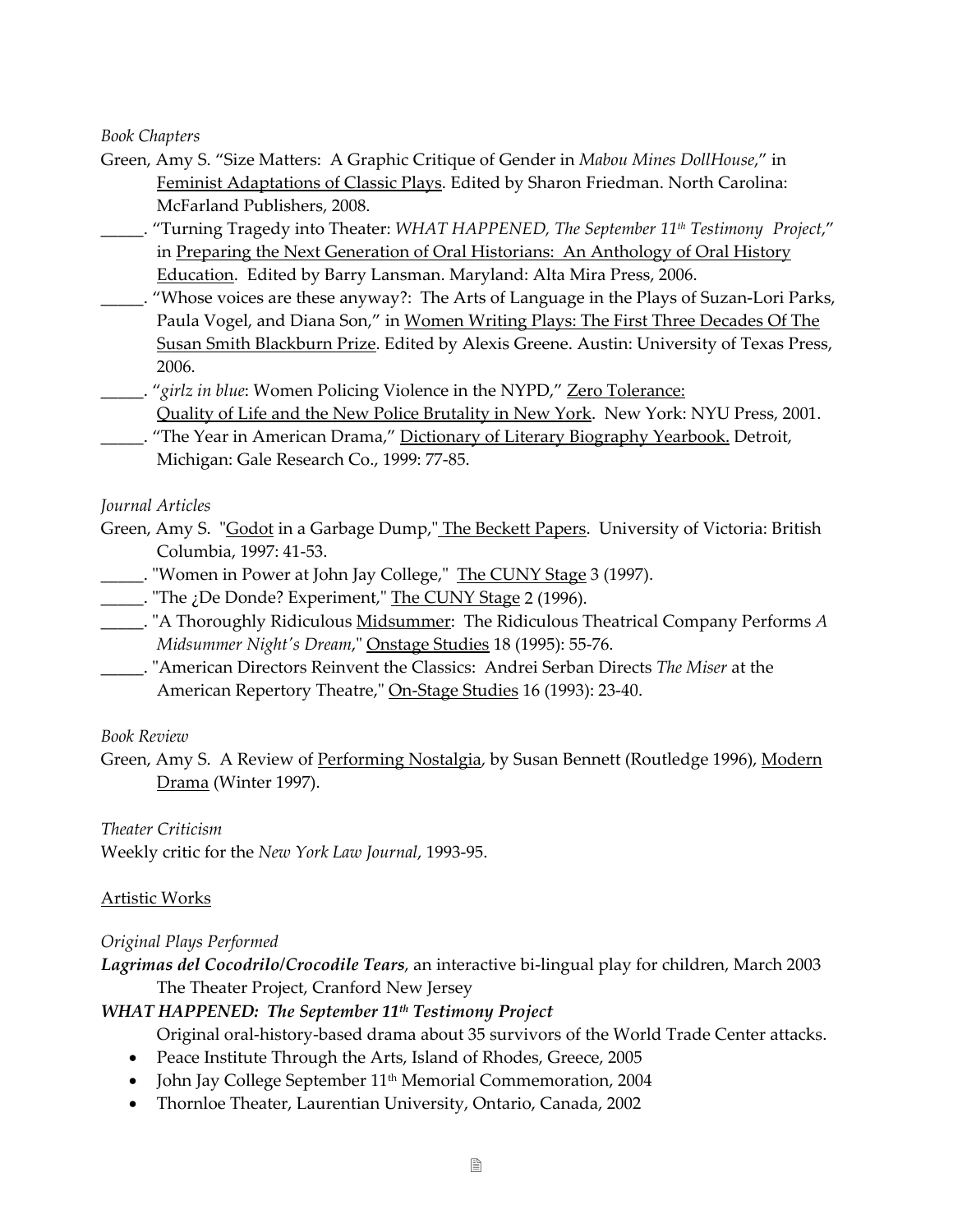- San Francisco Performing Arts Library and Museum, 2002
- The Theater Project of New Jersey, 2002
- Worklight Theater of Manhattan, 2002
- John Jay College Theatrical Players, April and 2002

#### *girlz in blue*

Documentary drama based on interviews with female officers of the NYPD, 1999.

#### *Plays Directed*

### *John Jay College Guerilla Theater/Interactive Sociodrama Ensemble*, November 2003 *Lagrimas del Cocodrilo/Crocodile Tears*, an interactive bi‐lingual children's play,

The Theater Project, Union County, New Jersey, November 2002

*WHAT HAPPENED: The September 11th Testimony Project* (Original play),

September Space, New York City, September 2002

The Theater Project, Union County, New Jersey, September 2002

The Martin E Segal Theater Center, New York City, September 2002

John Jay Theater, April and September 2002

*Once On This Island* (Lynn Ahrens and Stephen Flaherty) John Jay Theatre, November 2000 *Atlantic Theater Company School Actors Showcase*, Pelican Theatre, New York, September 1999.

*girlz in blue* (Original play) premiere, John Jay Theatre, March 1999.

*Eye on the Sparrow* (Joan Escherich), premiere, 42nd Street Collective, NYC, May 1997.

*Women in Power* (The Ecclesiazusae) (Aristophanes), John Jay Theatre, April 1997.

*subUrbia* (Eric Bogosian) Kennedy Center/American College Theatre Festival, Region II; SUNY/Buffalo, January 1996; original production at Post Theatre Company, LIU, September 1995.

*¿De Donde?* (Mary Gallagher) John Jay Theatre, November 1995.

*Waiting for Godot* (Samuel Beckett) Theatre by the Bay, Brooklyn, NY, February 1995**.**

*Gemini* (Albert Innaurato) Theatre by the Bay, Brooklyn, NY, April 1994.

*Straight Out* (Anthony LaTorella) Theatre by the Bay, Brooklyn, NY, August 1994.

*Bad Habits* (Terrence McNally) Theatre by the Bay, Brooklyn, NY, February 1993**.**

*Arsenic & Old Lace* (Joseph Kesselring) Theatre by the Bay, Brooklyn, NY, February 1992**.**

*Coastal Disturbances* (Tina Howe) Theatre by the Bay, Brooklyn, NY, 1991

### Conferences and Symposia Organized

Pedagogical Workshops Conducted

*Faculty Senate Better Teaching Seminars:* 

• Sociodrama for Use in All Classrooms, 2004

• Organizing and Funding Course Trips, 1999

*Gender Studies Pedagogy Roundtables:*

- Using Drama Techniques to Explore Gender in the Classroom, 2007
- Feminist Pedagogy on It's Feet, 2006

Symposia in Conjunction with Theatrical Productions

• *September 11th and Oral History: How Soon is Too Soon? How Much is Too Much?*, Convened in conjunction with **What Happened, The September 11th Testimony Project,** April 2002.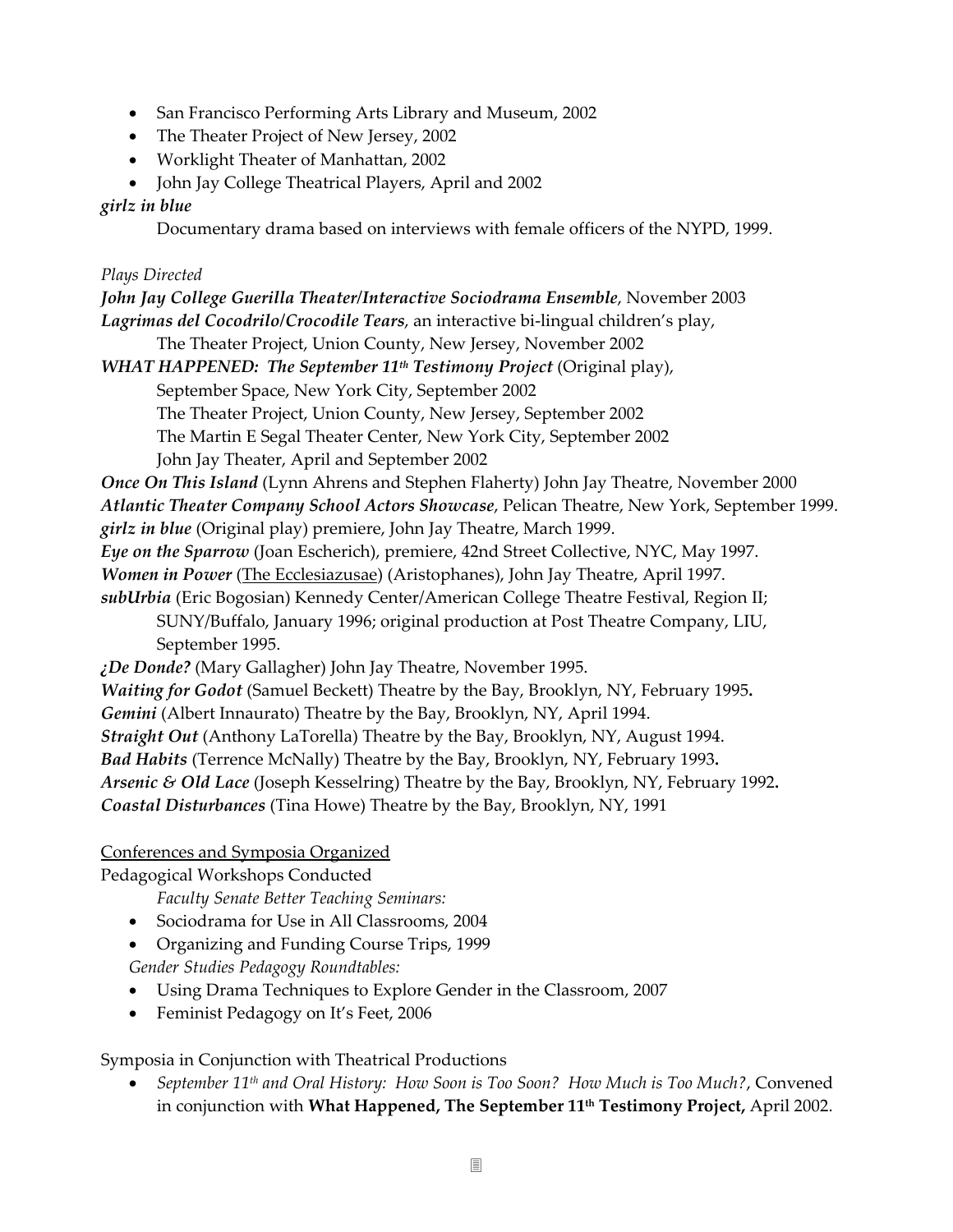- *Women in Policing: Agenda for the Millennium*, organized with **girlz in blue**, March 1999.
- *Symposium with Translator Douglass Parker*; *Women in Power at John Jay*; and *Women in Power*
- *in New York*,; organized with Aristophanes' **Women in Power** (*Ecclesiazusae*), April 1997.
- *¿De donde? )A donde? Immigration Policy and the New Immigrants*, organized with Mary
- Gallagher's **¿De donde?** November 1995.

### Professional Development

#### **Association of American Colleges & Universities**

Conference on Shaping Faculty Roles in Times of Change, San Diego, April 2009 Conference on General Education, Assessment, and the Learning Students Need, Baltimore, February 2009

Institute on General Education, 2008

### **Paul Kaplan Center for Educational Drama, CUNY School of Professional Studies**

Theater of the Oppressed, Spring 2008

Drama with Special Education Populations, Summer 2007

Teaching Through Drama, Fall 2006

**Atlantic Theatre Company School of Acting**, 1998 ‐ 2000

### **Laban Institute of Movement Studies**, 1996‐97

### Courses Taught

### *Department of Communication and Theater Arts*

- Acting I and II
- Criminal Justice and Theater
- Women and Theater
- Gender on Stage and Screen
- Public Speaking
- History of Theater

*Interdisciplinary/Thematic Studies Courses (mostly team taught):*

- Saint or Sinner? (*with History*)
- Life on the Verge (*with History*)
- The Drama of Social Problems *(with Sociology)*
- The Changing Face of Gender *(with Psychology)*
- Forgiveness *(with Psychology)*
- Revenge *(with Philosophy)*
- The Boundaries of Tolerance *(with Philosophy)*
- Cruelty and Compassion *(with History)*
- Voices of Resistance *(with History*)
- Forbidden Love *(with History)*
- Private Self/Public Self *(with English and History)*
- The Idea of the Heroine *(with Literature)*
- Dramatic Conflicts: Social Problems on Stage *(with History)*
- Caribbean Identity in the Diaspora *(with History)*
- Global Portraits of Domestic Violence (*with Psychology)*
- The Performer as Outsider *(solo)*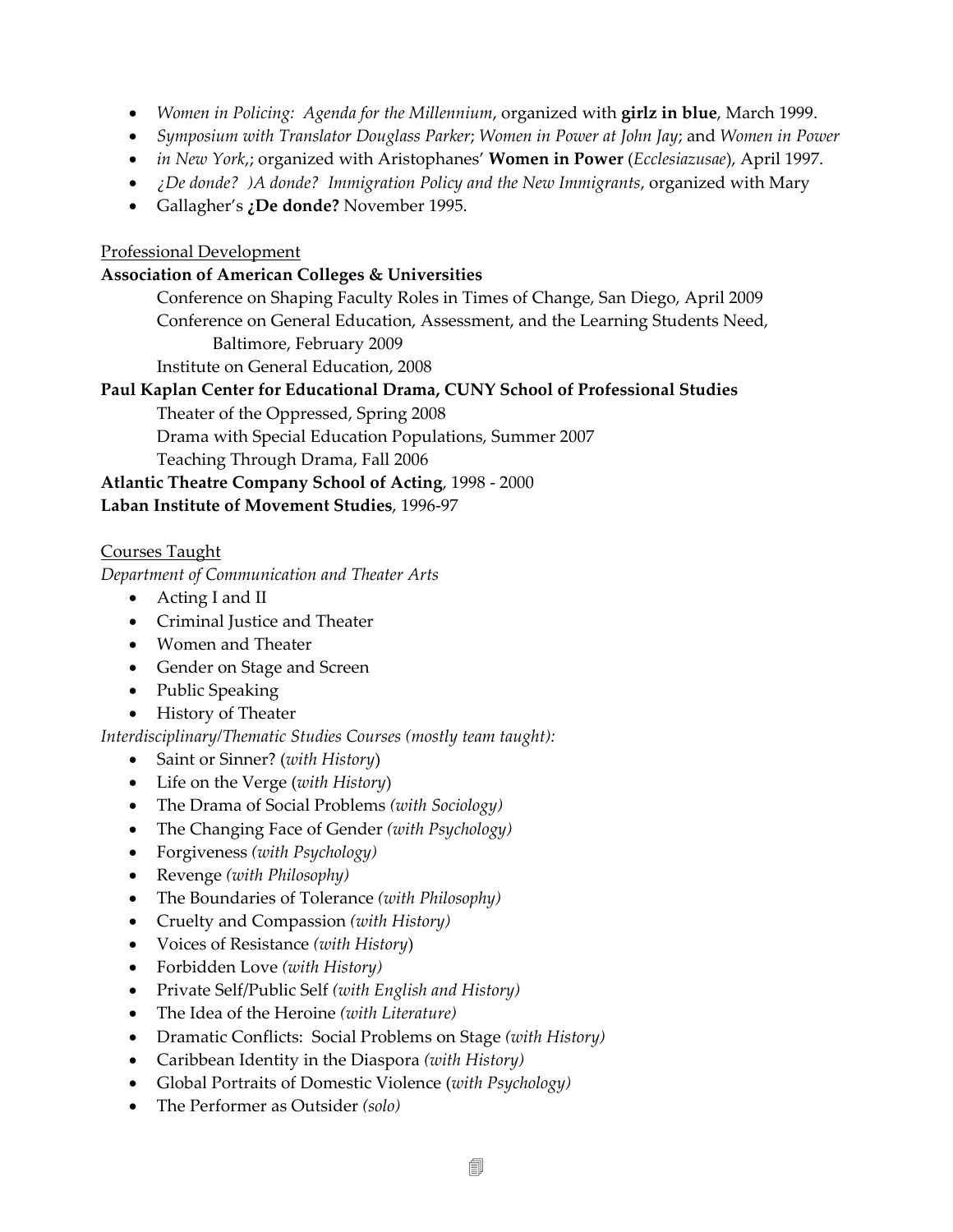• Performing Self and Other *(solo)*

### Grants Awarded

**CUNY/CUE Grant 2008‐2009** (\$25,000) for General Education Reform

**PSC/CUNY Research Award 2004‐05** (\$3500): Domestic Violence in American Drama

- **PSC/CUNY Research Award 2002‐03** Out‐of‐Cycle (\$1,200) to bring September 11th play to regional Kennedy Center American College Theater Festival
- **Citizen's Committee for New York Remember and Renewal Grant** (\$500) to bring September 11th play to venues in New York City, September 2002.
- **New York Council on the Humanities**, April 2002 (\$1,000), Mini Grant to Sponsor Public Panel Discussion on "September 11<sup>th</sup> and Oral History"
- **CUNY New Visions** Grant Stipend, Fall 1998 (\$500), to develop a new course "Gender on Stage and Screen." Course adopted by the College in Spring 2000, titled First offering, Fall 2001.
- **PSC/CUNY Research Award** 1997‐98 (\$5,000): ʺFemcops: A Tribute.ʺ (i.e.: **girlz in blue**)
- **PSC/CUNY Research Award** 1995-96 (\$5,000): "Camp Shakespeare: Shakespearean Parodies on the American Stage from Colonial Times to the Present."

# College and University Committee Service

**John Jay College Faculty Senate** September 1995 – present

- Vice President, Fall 1999 Spring 2002
- Executive Committee 1996‐present
- **John Jay College Council**, 1995‐present
	- Executive Committee, 1996‐98, 2007‐08

# **Task Force on General Education**, 2006‐present

• Chair, 2007‐present

**Masters in Applied Theater Development Committee,** 

CUNY School of Professional Studies 2007

# **Honorary Degree Committee**, 2006‐present

Search Committees

- Committee Member, **Search for Dean of Undergraduate Studies**, 2009
- Convener, **Faculty Senate Panel for Provost Interviews**, 2008
- Convener, **Faculty Senate Panel for Provost Interviews**, 2006
- Committee Member, **Search for Academic Director of Undergraduate Studies**, 2005

# Service to Professional Organizations

Kennedy Center American College Theater Festival

- Region II Executive Committee, 1994 -2005
- Chair, Region II, National Critics Institute, 1997‐2001, 2003‐ 2005
- Chair, Region II Dramaturgy Initiative, 2003-2005
- Vice Chair, Region II, National Critics Institute, 1994‐96
- Production Respondent, 1992 Present

# Professional honors

# **Kennedy Center Gold Medallion for Lifetime Contribution to the Arts**, 2005